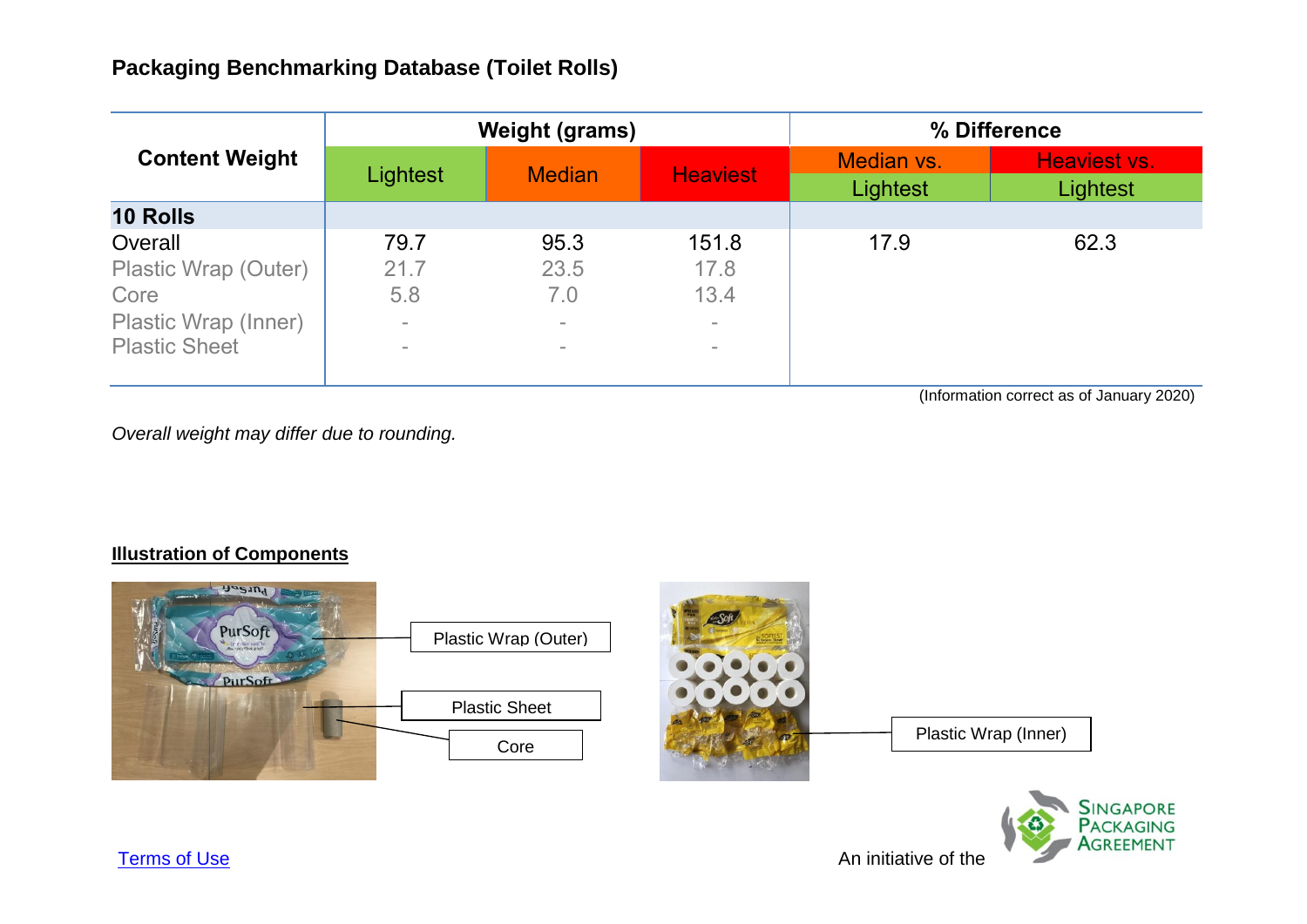| <b>Content Weight</b>                   | <b>Weight (grams)</b> |                      |                      | % Difference           |                                 |
|-----------------------------------------|-----------------------|----------------------|----------------------|------------------------|---------------------------------|
|                                         | Lightest              | <b>Median</b>        | <b>Heaviest</b>      | Median vs.<br>Lightest | Heaviest vs.<br><b>Lightest</b> |
| <b>20 Rolls</b>                         |                       |                      |                      |                        |                                 |
| Overall<br>Plastic Wrap (Outer)<br>Core | 148.5<br>34.5<br>5.7  | 167.0<br>23.0<br>7.2 | 172.0<br>28.0<br>7.2 | 11.7                   | 14.7                            |

(Information correct as of March 2020)

*Overall weight may differ due to rounding.*

## **Illustration of Components**





**[Terms of Use](http://www.nea.gov.sg/terms-of-use)** An initiative of the Annual Structure of the Annual Structure Annual Structure of the Annual Structure of the Annual Structure of the Annual Structure of the Annual Structure of the Annual Structure of the A